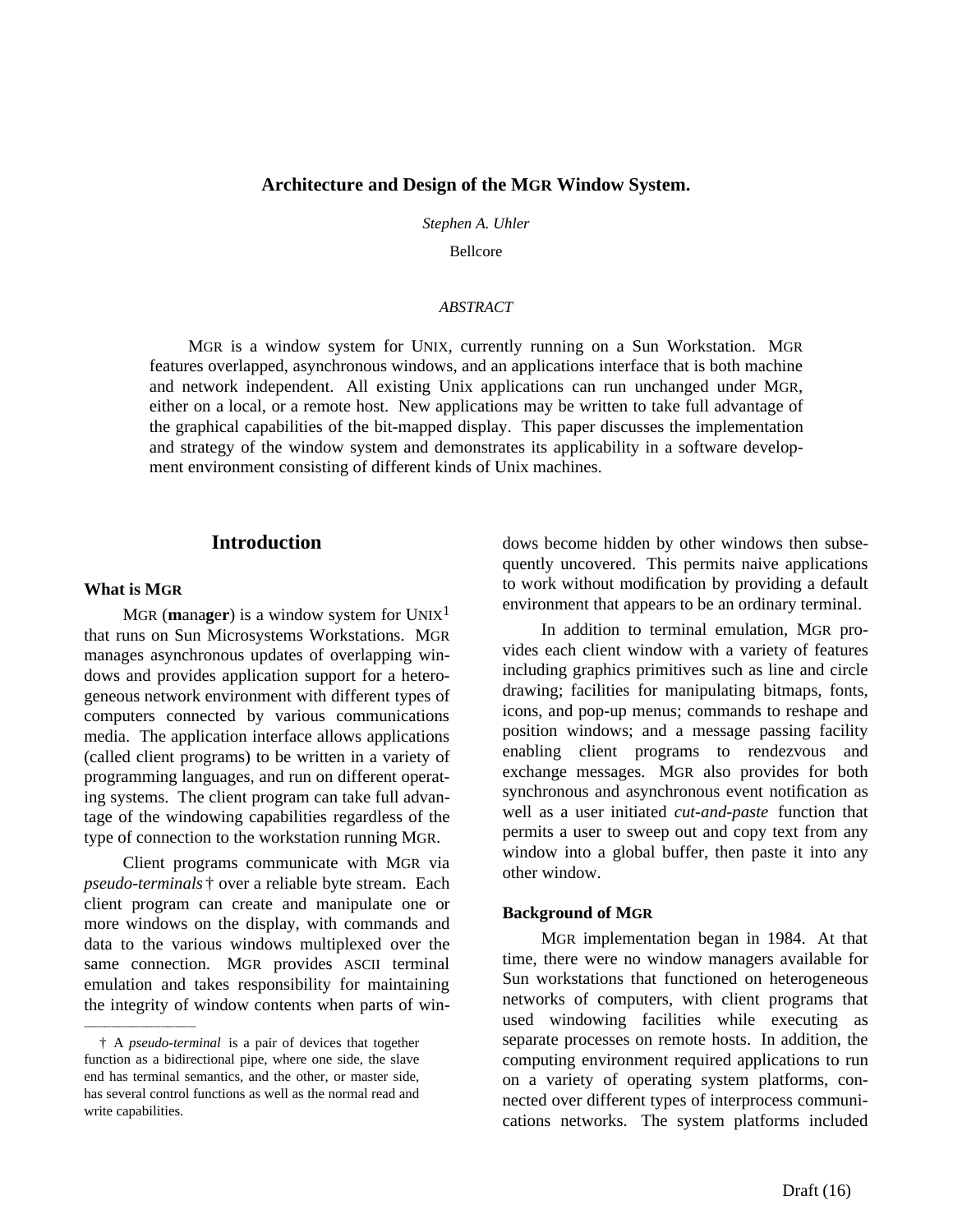both UNIX System V and BSD 4.2, as well as several experimental in-house variants. The computers were connected, not only by ethernet<sup> $TM$ </sup> but by serial lines and circuit switches as well, with plans for fiber optic token ring networks and perhaps other exotic interconnects to come. It was necessary to carefully separate the networking software from the window management, so arbitrary interconnects could be accessed with no changes required to MGR.

MGR was intended to be a means of providing an application platform in a distributed computing environment. It was appropriate to require compatibility with existing programs, eliminating the need to re-write the existing software base. More to the point, vi, mail , the shell , and the other existing UNIX applications needed to work unchanged, not only because there was neither the time nor resources to rewrite them all, but also to ease the transition for the user community, currently working with ASCII terminal based software.

# **MGR Architectural Overview**

MGR consists of a single user level process. It requires no kernel modifications or special device drivers. Like any other user process it is started from the shell, and may be suspended, restarted, or killed by the user. Figure 1 shows a pictorial representation of the MGR process and its connections to system resources and client programs.

MGR was designed to be portable to a variety of computer systems. To date it runs on Sun Workstations (monochrome and color), Apple Macintoshes and UNIX System V based Dune <sup>2</sup> distributed computers. It is divided into two components, the hardware dependent component, and the hardwareindependent, or portable component. The hardware dependent component deals entirely with the physical devices, the mouse (or other locator device), keyboard, and the display. The portable component, the bulk of MGR, contains no hardware dependencies; it calls the hardware dependent routines as required.

The portable component of MGR needs to interact with operating system facilities, such as reading and writing files and, by necessity, contains some operating system dependencies. As with the hardware interfaces these operating system dependencies are well contained and isolated to permit modification for different system interface requirements. This has allowed MGR to be ported to other operating system interfaces quickly, such as a Macintosh-plus in two weeks, and to Dune in a single day.



**Figure 1**. MGR Interconnections

MGR contains five functional components:

- (1) **Process Creation and Management.** Process creation deals with the creation of processes (client programs) to run in a window, and the instantiation of the connections between client programs and MGR. Process management deals with the maintenance of those connections over the life of the client programs and their windows.
- (2) **I/O Scheduling.** I/O scheduling manages client program output to windows as well as processing and scheduling of keyboard and mouse input.
- (3) **Window Management.** The window management component starts with a blank display and creates the *illusion* of overlapping windows. It manages reshaping and repositioning windows, maintaining the display integrity, drawing text and graphics, menus, and tracking the mouse. Everything the user sees on the display is handled by the window management function.
- (4) **Command Processing.** The command processing component reads commands and data from a process, interprets the commands, and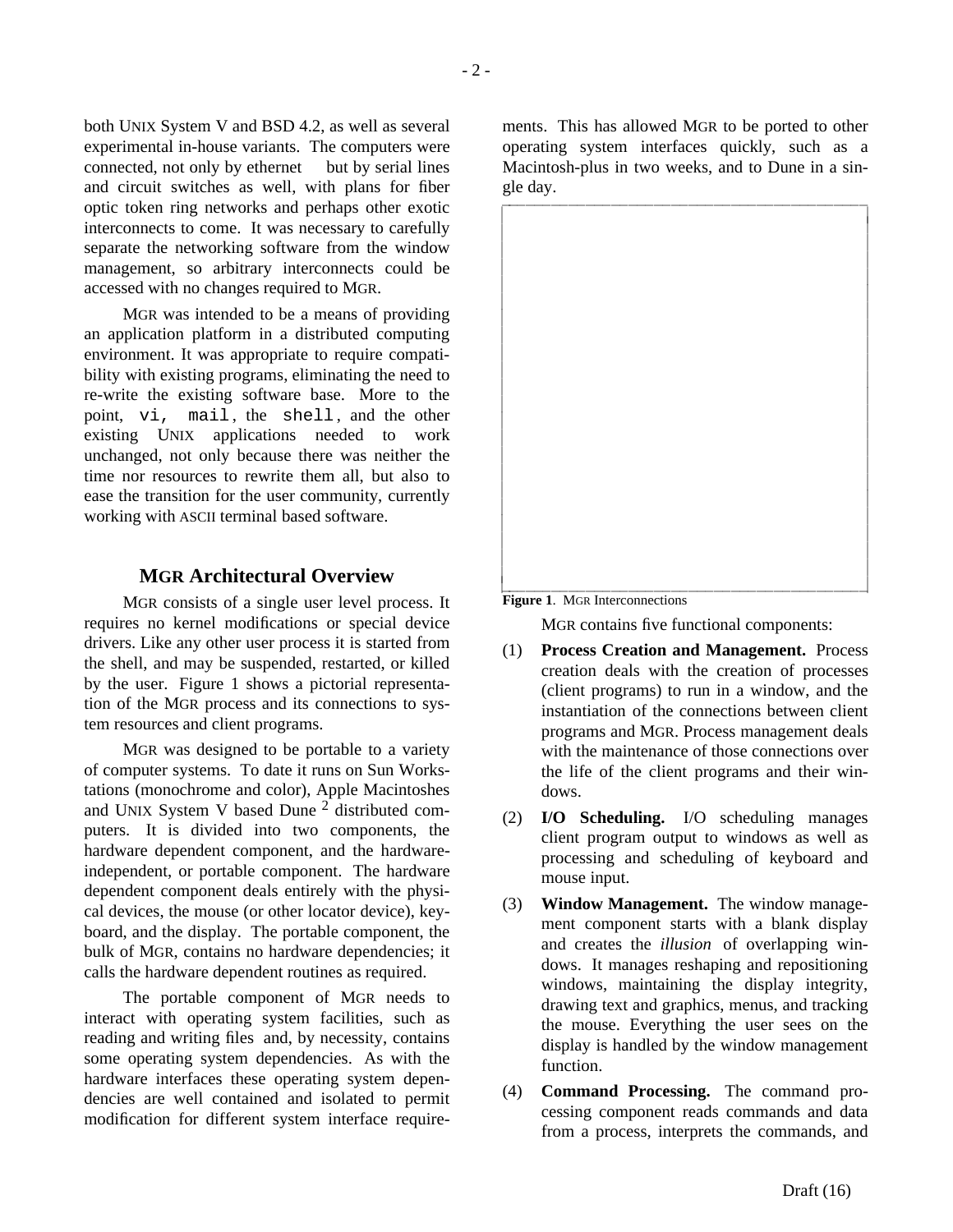issues the appropriate calls to the window management functions. It also provides feedback for the I/O scheduler to maintain smooth operation.

(5) **User Interface.** The user interface takes input from the mouse and keyboard, and processes the system commands issued by the user from these devices.

In addition to those components mentioned above, there is startup and initialization code that reads and executes the startup files, decodes the command line arguments and initializes the display, keyboard, and mouse.

# **Data Structures for Windows**

MGR uses a doubly linked list of objects, called window descriptors, to represent the spatial ordering of windows on the display. For MGR, a window is a bordered region of the display that may be independently moved, reshaped, or changed in spatial position with respect to other windows on the display. Although the actual ordering of windows on the display is not totally ordered, the windows are topologically sorted into the window list to insure their spatial ordering is preservered. The ordering is established by the window creation order, and maintained by the window manipulation algorithms.



**Figure 2**. Linked list window structure Each window descriptor contains a complete

state description of its window\* The linked list structure permits complete equality among windows: there are no parent - child relationships and no windows are restricted in size or extent by other windows on the display. The order of windows in the list may be altered either by the user or an application program. The use of a list of window descriptors with each object representing the entire state of its window is a simple, effective and easy to manage representation of overlapping windows on the display. Figure 2 shows the relationship between the windows on the display and their window descriptors.

# **Process Creation and Management**

In a networked environment, where client programs running in a window can be either on a local or remote computer, process creation is important. If applications do not migrate from machine to machine over their lifetime (they currently do not), all networking capability must be contained in the process creation and connection phase.

### **Process Creation**

hhhhhhhhhhhhhhhh

The process creation interface is simple. It is supplied a command, with arguments (e.g. via exec ) and it returns an *process id* and a *connection* . The *id* is simply the process id or UNIX pid, which is used to uniquely identify the process. The *connection* is a file descriptor, which is used along with the read and write system calls to communicate with the process.

Because of this simple interface, it is easy to plug in different process creation modules to meet the requirements of various operating systems and networks. The process creation routine used by the current Sun implementation operates as follows:

1) A pair of pseudo-terminals (or *ptty* 's for short) is opened. All client program have the terminal semantics implied by the *ptty* 's. 2) MGR fork s, creating a child process with standard input and output opened to the slave, or terminal side of the *ptty.* 3) The child process is placed in its own process group, with the *ptty* as its controlling terminal. 4) The ownership of the controlling terminal is

<sup>\*</sup> See the appendix for the complete set of parameters that comprise the window descriptors.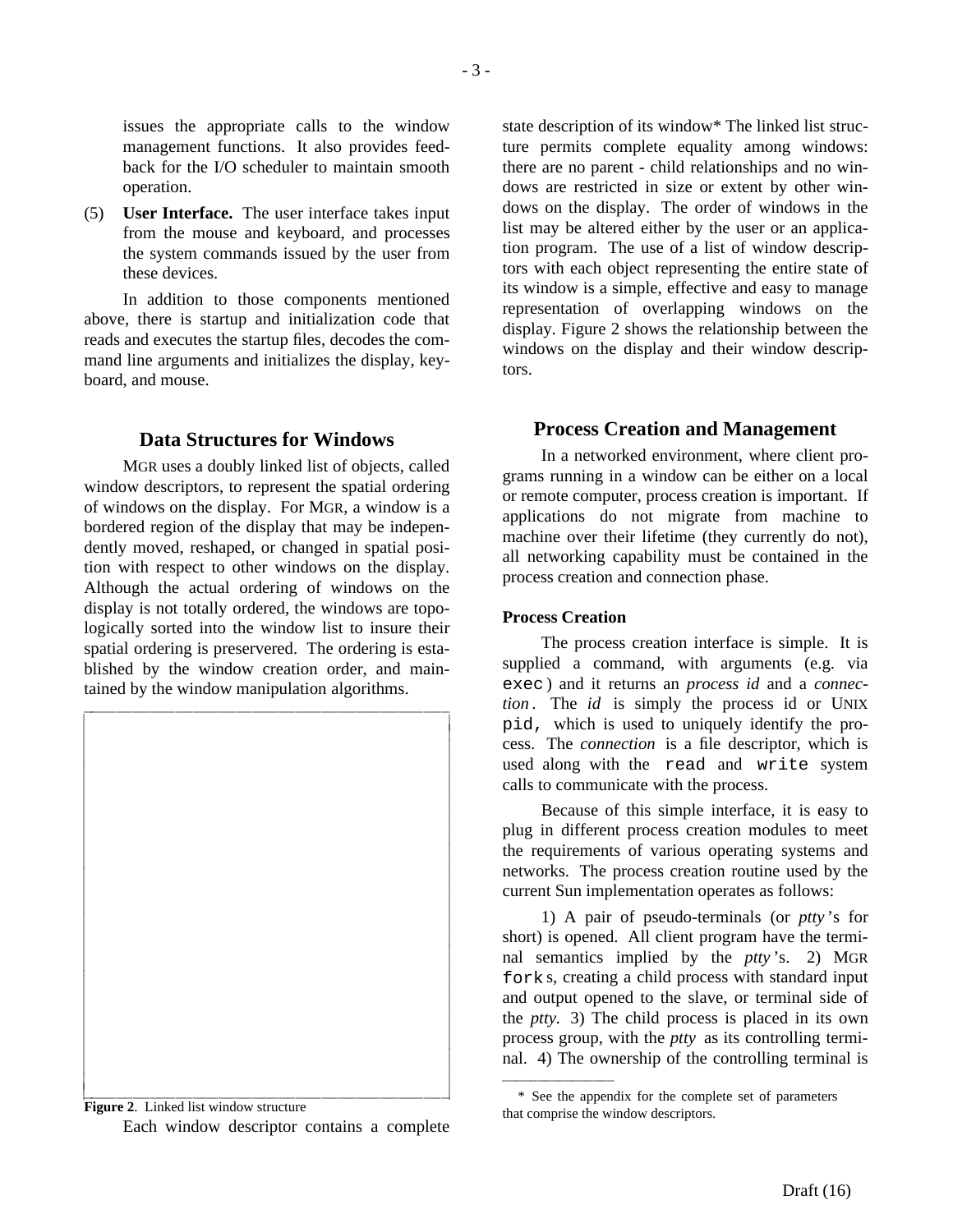changed to reflect the ownership of the process†. 5) An entry is then made in the */etc/wtmp* file that represents the client program as a user visible to the who command. 6) The client program is exec ed from the child process.

#### **Internetworking**

MGR has no built in notion of networking. Network facilities abound in UNIX systems; there are rcp, rlogin, ftp, tip, kermit<sup>3</sup>, and many other programs whose purpose is to provide network access to remote computers. MGR's role is managing windows and not networks. The MGR strategy is to use existing network access commands to provide networking capability and not to reimplement the networking capability within MGR. Consequently MGR can access any network that is supported by existing programs. New network media and protocols can be used by MGR automatically, with no changes to MGR's code, simply by taking advantage of the already existing networking access routines.

A typical example of networking in MGR is creating a shell on a remote host, running in a window. This may be accomplished by typing: rlogin *over\_there* if internet access is available, or: kermit If the available network is dial up serial lines. In the first case, a shell on the remote host *over there* is created. The rlogin and rlogind , networking commands supplied with BSD UNIX, set up the connection and start the shell on the remote computer *over there*. In the second example, kermit , with the appropriate startup file, will dial another computer from a serial port, and start a shell on the dialed-up machine. In both cases, the user is provided with a shell running on a remote machine. MGR is unaware of which network or what mechanism was used to effect this connection.

#### **Implications of the MGR Networking Strategy**

Not only is MGR simpler and smaller without any network code built in, but is more portable and more network capable as no new code has to be written or changed in order for MGR to work with a new network interface.

hhhhhhhhhhhhhhhh

Another important implication of this networking scheme is that MGR has no control over the network. If a client program wants to create a second window on the display, MGR cannot guarantee that another circuit, or connection can be found between MGR and the client program. This is the normal case on serial lines: only one connection is possible per line. Consequently, once a connection is created between an application and MGR, is becomes the only connection between the two for the life of the application. Multiple windows per client program are managed by multiplexing the data to each window over the same channel.

Yet another implication of the networking scheme is that the topology and connectivity of the network is unknown to MGR. If two client programs A and B are both connected to MGR, it is not always possible for A and B to open a direct connection between themselves. Consequently, MGR provides an inter-application communications mechanism whereby different applications can rendezvous and communicate with each other using MGR as the go-between. This simple and effective communication mechanism encourages inter client program communication, providing the opportunity for an integrated application environment.

#### **Authentication and Network Security**

Since MGR relies on other programs to supply the session level networking control (all network security and authentication issues are resolved by these programs), MGR needs no password authentication or *trusted* host mechanism; it is piggybacked on top of those mechanisms provided by the networking programs. This simplifies the security aspects of MGR considerably.

As a result of MGR's network scheme, the inter-application messaging capability provided by MGR is required to insure applications can communicate with each other. To mitigate the risk of a hostile client program corrupting unsuspecting ones (such as shells) by sending them messages that mimic commands, the message facilities will only deliver messages from applications with the same user permissions as the recipient.

<sup>†</sup> This is the only place in MGR that setuid-root privileges are needed. It is a design flaw in UNIX that requires root privileges for this operation.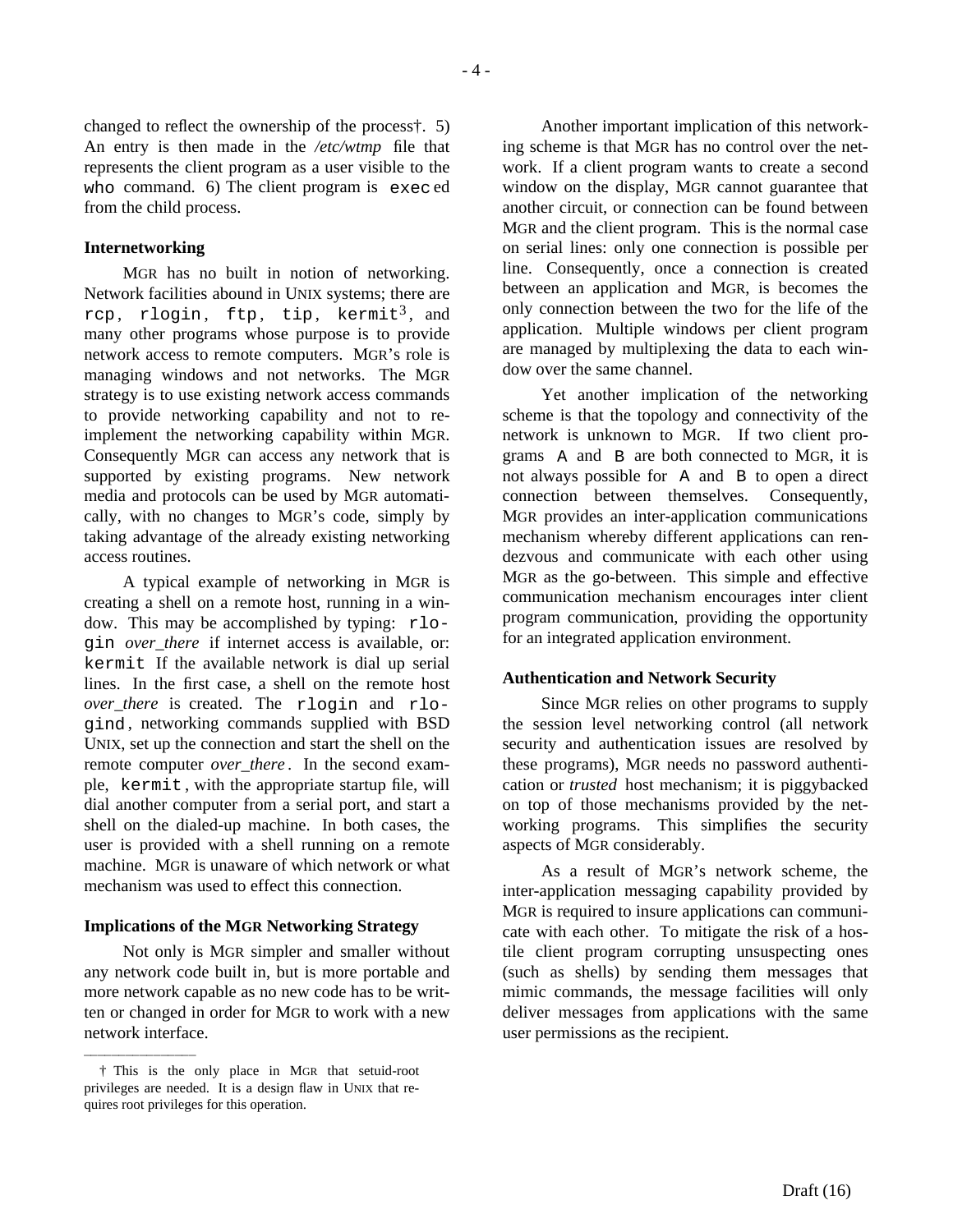#### **Process Termination.**

When the process created with a window and all of its children dies, its window (or windows) should go away, as that process held the only connection to the window. MGR senses the death of a process in a window, either by receiving a SIGCHILD indicating its demise, or a permanent error condition on the communication channel. In either case, MGR marks the window as *dead* and buries it at the next convenient opportunity.

Conversely, when the user destroys a client program's window, MGR sends it a hangup signal if possible, severs the MGR side of the communication channel, restores the state of the ptty, and modifies the /etc/wtmp file to indicate that the client program has logged off.

### **I/O Scheduling**

MGR maintains exclusive control over its system resources. It controls access to the mouse, keyboard, and display. It reads mouse and keyboard data, and dispatches it to the appropriate client program. Similarly, all output from client programs destined for the display is sent to MGR, which schedules and dispatches the data to the appropriate windows.

The method of reading, multiplexing, scheduling and demultiplexing data has the primary impact on the responsiveness, smoothness and throughput of the entire window system. As such, the algorithms chosen to implement this aspect of the window manager determine its real time feel for the user.

MGR's scheduling strategy is to let the users think they are in control (this of course is just an illusion, the user is really a slave to the window system). The mechanism for achieving this goal is to give highest priority for responding to user inputs. When the mouse is being moved, the user is presumably focussed on the mouse and at what it is pointing, not at what output is going to an obscure window in a distant region of the display. MGR has heuristics built in to determine what the user is focussing on, then switches attention to the same thing.

#### **Overall Scheduling Strategy**

The main body of code in MGR consists of the main processing scheduling loop. This loop waits in the select system call until input arrives. MGR

processes each type of input, then goes back to the select to wait for more. This input may be from any of the client program connections, the keyboard, or the mouse. Each type of input is handled differently, because the data generation rate and importance of each type of input is different.

### **Mouse Input**

When there are mouse input data is available, they are handled immediately. During periods of low and moderate load, the main processing loop is quick enough that only a small amount of mouse data is ready in the input queue at each iteration, and the mouse is tracked smoothly and uniformly. When the input queue grows, indicating the system is heavily loaded, MGR tracks the mouse in a more efficient fashion by not tracking every mouse position precisely but instead by throwing away intermediate position information. Although this causes a little jerkyness in the mouse tracking, it prevents MGR from getting too far behind, and almost entirely eliminates *mouse-behind* , the dreaded phenomenon where the mouse cursor on the display is so far behind the actual mouse position that the user feedback for mouse positioning is gone, and mouse becomes useless. MGR does away with *mousebehind* .

### **Keyboard Input**

Unlike the mouse, which spends most of its time idle, then suddenly whizzes about at the rate of 120 characters/second, the keyboard input is slow. MGR reads only one character at a time from the keyboard, processing it as it arrives. It never gets behind, people simply do not type that fast. Just in case, any time MGR receives data from the keyboard, MGR goes back to the select at the top of the main processing loop to insure new keyboard input data will be processed quickly on its arrival. In actual use, keyboard response is always immediate.

## **Client Program Output**

When managing the output from client programs destined for a window, it is important to retain the illusion of simultaneity of updating various windows while maintaining a high overall data throughput. Any time there is input from a client program, MGR reads a large chunk of that input and stores it in a queue which is part of the MGR window descriptor for the desired output window.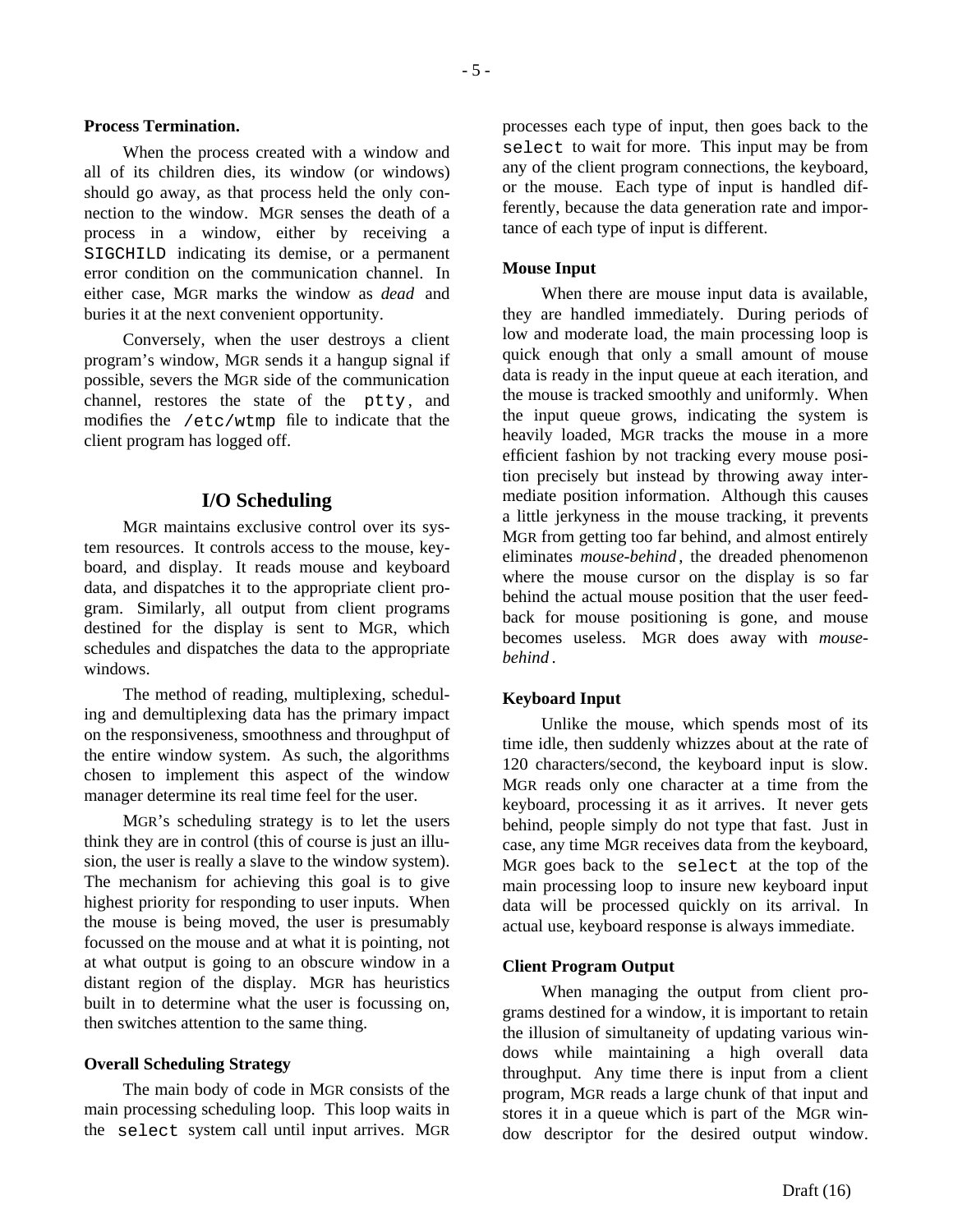Reading large chunks (512 bytes) at a time minimizes the system overhead that would be caused by a larger number of small reads. However, dumping the entire queue to the window at once would ruin the illusion of simultaneous updating. The user would see one window update for a while, then the next, then the next. To avoid this, the *chunkiness update problem,* MGR writes only a small part of the queue to the window at once before going on to process data for the next window. As long as the updates to each window are small, and hence quickly completed, all updating appears simultaneous.

For each client program in turn, if there are data to be read, MGR reads a big chunk into the appropriate window descriptor queue. Then, if there are any data in the queue, either because it was just read, or it was left from before, MGR outputs a small amount of the queue to the window See figure 3). When MGR is finished processing data for every window, it goes back to the select to wait for more data to arrive. However, if there is any queued, but not yet processed data in any of the window queues, MGR switches in to *polling* mode and out of *waiting* mode, so deadlock is avoided in the situation where there is no data arriving, but still some left in the queues.



**Figure 3**. MGR client scheduling

There are two steps involved in determining the amount of data to be sent to a window at one time. The first step sets a maximum number of bytes that may be processed in one pass of the main process loop. The second step calculates the cost of processing the data to insure that the cost does not exceed a predetermined maximum. The cost of an operation is directly related to the amount of processing effort it will take to complete that operation.

The number of bytes to be processed at one time is based upon the window's priority. There are three different window priorities. The *active* window, the one that is currently receiving mouse and keyboard data has the highest priority. Windows that are completely exposed have the medium priority, while windows that are partially or completely obscured have the lowest priority. The different priority levels were chosen to give more attention to what the user is focussing on. High priority windows get twice the maximum process slice as medium priority windows. Low priority windows get half of that. Of course for those users who have no focus at all, there is a round robin scheduler that treats all windows equally. The priority scheduler works well on slow or heavily loaded workstations. For a fast machine, such as a lightly loaded Sun 3/60, it does not make much difference which scheduler is used.

Once the maximum data size is determined, the command processor assigns a cost to each byte (or group of bytes for multi-byte commands) as it is processed. As soon as the processing cost exceeds a preset threshold, processing of the queue is halted, and the command processor returns the number of bytes actually processed. Any unprocessed bytes remain in the queue and are resubmitted to the command processor the next iteration of the main process loop.

The amount of data processed for each window in a single pass of the main loop is the minimum of the number of bytes defined by the window's priority and the number of bytes it takes to exceed the cost threshold.

Although processing exactly one character per window per pass might seem to optimize the simultaneity of window updates, there is a reasonable amount of setup overhead for each call to the command processor. Processing a single character per window would reduce the overall system throughput too much. The amount of data typically processed per call is about of 40 to 80 bytes, or until an expensive operation, such as scrolling the window occurs.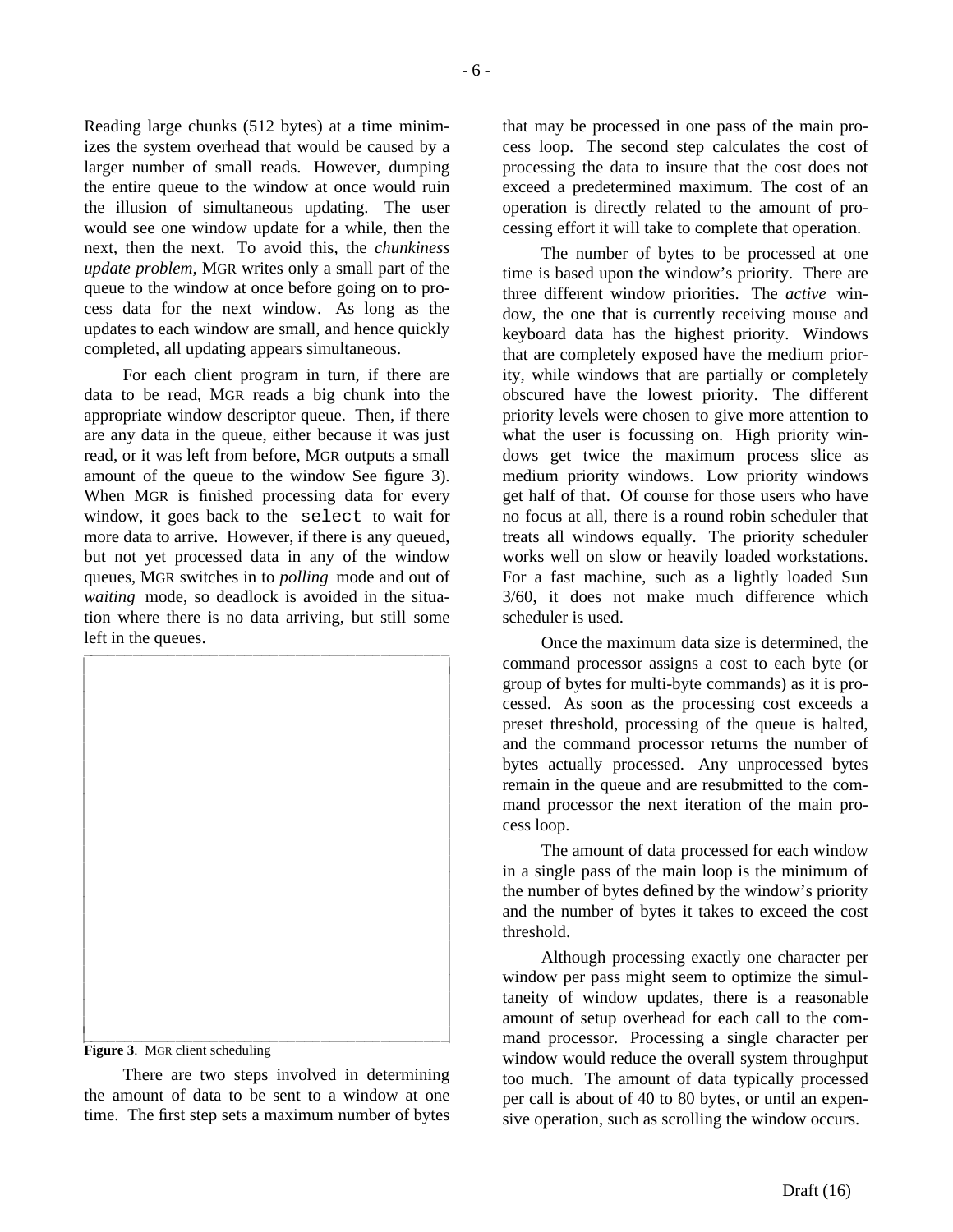#### **Window Management**

The Window Management component of MGR implements all of the algorithms needed to update and maintain the integrity of the display, manage display resources, and handle menus, character fonts, event notifications, and text cut-and-paste.

#### **Window Management Algorithms**

Each window descriptor has a flag, the *covered* flag, to indicate if the window is totally visible on the display, or if the window is partially or completely obscured by another window. Any time the arrangement of windows on the display is changed, each window's *covered* flag is updated. If the window has become partially or completely covered by another window, the *covered* flag is turned on. If a previously covered window is completely exposed, the *covered* flag is turned off. When the window becomes covered, an off-display or backup copy of the window is made in main memory. Updates to the window by the command processor are made to the backup copy of the window instead of directly to the display. When a window becomes exposed, the newly exposed portions of the window are copied from the backup copy to the display, then the backup copy is deleted, and the memory used by it freed.

In MGR, only the top window on the display may be moved or reshaped. The window management algorithms could readily handle changes to arbitrary windows, but this would unnecessarily confuse the user interface. The following five window primitives are used by MGR to manipulate windows. All window manipulations, except for becoming the top window, only the top window is subject to window manipulation commands, which are composed of combinations of these five primitives.

**A window is created.** A new window is always created as the top window. Any windows that are currently exposed, but would be covered by the new window are marked *covered* and their window contents are saved in the backup copy of the window.

**A window is destroyed.** Only the top window may be destroyed. The background pattern is drawn over the window, obliterating it. Then for each window that intersects the dying window, starting from the bottom window, that portion of the covered window that was obscured by the dying window is copied from the backup copy to the display. If the

window was covered only by the dying window, it is marked *uncovered* and dealt with accordingly. Although this technique can result in more display updating than is necessary, it is easy to implement, and the performance is satisfactory.

**The top window is pushed to the bottom of the display.** If the window intersects any other windows, a backup copy of the the other windows are made, and the intersecting windows, starting from the bottom, are redrawn where they intersect the window in question. Any newly uncovered windows are processed appropriately.

**An arbitrary window is brought to the top of the window list.** All the windows currently on top of and intersecting the window that will become covered are marked covered, and a *backup* copy of each window is made. The backup copy of the current window is then copied to the display.

**The top window is reshaped** The process for deleting the top window, then creating a new one are followed in turn. Moving a window is simply a special case of reshaping.

#### **Updating Overlapping Windows**

When only a part of a window is visible on the display, because sections of it are covered by other windows, the update manager insures that the visible portions of the window are updated properly. The update manager gets called once by the command processor, just before it completes. The update manager is called whenever the *backup* copy of a covered window has changed, and the visible portions of that window on the display need to be updated, reflecting the current state of the *backup* copy.

The window descriptors maintain no information regarding the position of other windows that may intersect with them. When the update manager is called, it determines which portions of the window are visible and updates them appropriately by copying sections of the *backup* copy of the window to the display. By using this strategy, there is never a performance penalty imposed on a window simply because it *might* have to update while obscured some day. All of the work required to implement background updates is done only when the updates are actually required; there is no information precomputed as windows are rearranged.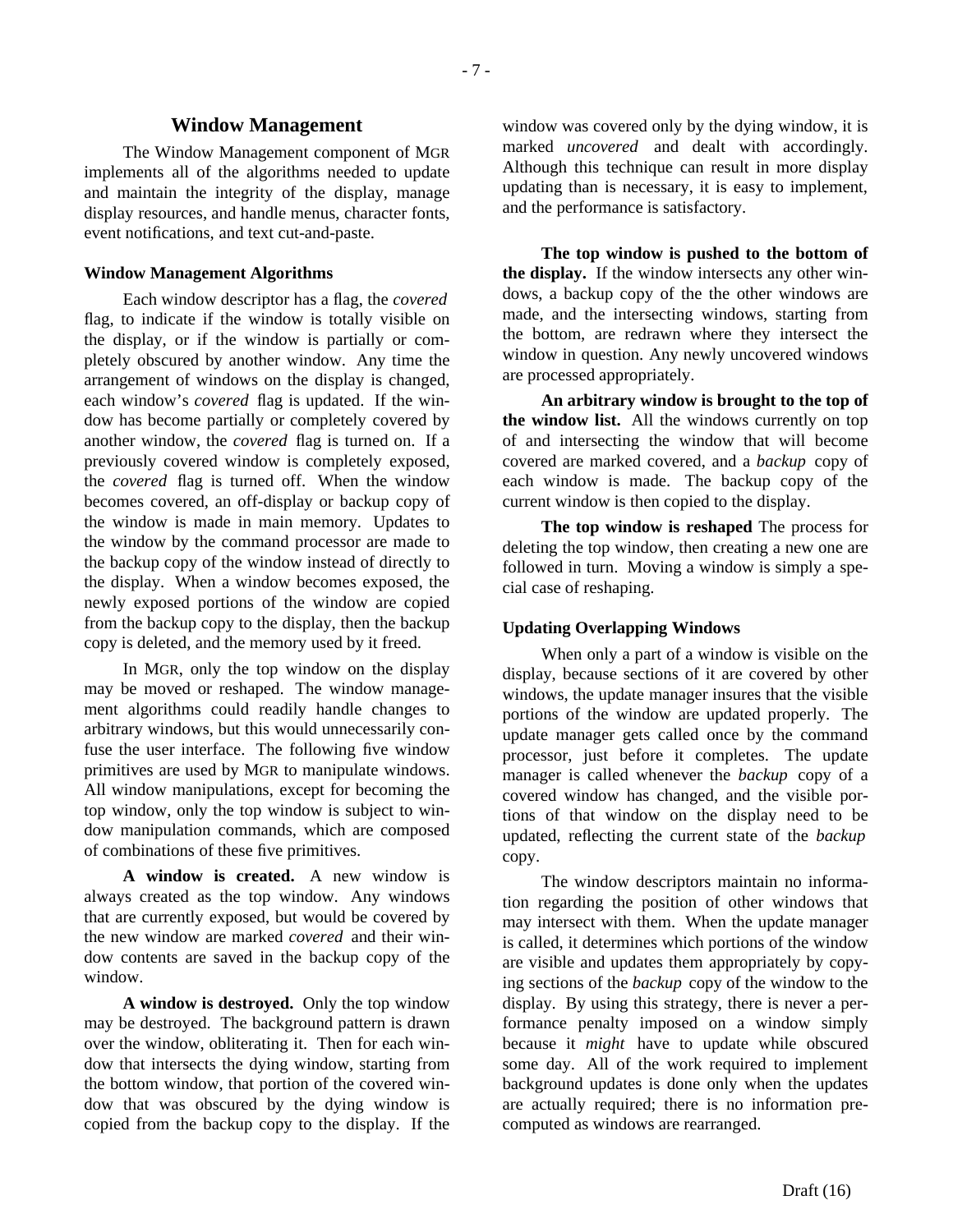The update manager is called with 3 parameters: 1) the window to be updated, 2) the current list of windows, and 3) the bounding rectangle of changes to the *backup* copy of the window, as determined previously by the command processor.

Background updates are accomplished using the following strategy.

- (1) The update manager first identifies all of the windows that are on top of the current window.
- (2) All of the top and bottom coordinates of the intersecting windows are sorted into one list, whereas the left and right sides are sorted into another.
- (3) From these two lists, the set of non overlapping rectangles that cover the window are computed by using adjacent pairs of x and y coordinates to define the sides of each rectangle (see figure 4). iiiiiiiiiiiiiiiiiiiiiiiiiiiiiiiiiiiiiiiiiiicc

**Figure 4**. Determining which parts of the window show through to the display

iiiiiiiiiiiiiiiiiiiiiiiiiiiiiiiiiiiiiiiiiiic

(4) Each rectangle in the set is checked to see if it is covered by some window.

 $\overline{\phantom{a}}$ 

- (5) Each rectangle that is visible is put onto a list, the update list, which defines which of the rectangles shows through to the display.
- (6) As rectangles are placed on the update list, they are combined with rectangles already on the list, where appropriate, to make fewer large rectangles (figure 5).

(7) Updating the *backup* copy of the window is simply a matter of laying the update list of rectangles on top of the *backup* copy of the window, and transferring the intersection to the display.





Two additional steps are done to improve the efficiency of the above process. First, the algorithm described above is applied only when some change happens to the shape or position of some window that would result in a change to the update list, and only when a background update has been requested. Second, instead of copying the entire *backup* copy through the update list to the display, only the bounding rectangle of changes is updated, minimizing the copying required.

This mechanism for background updates has several advantages over methods that require each window to keep track of which parts are covered. All information required by the update process is completely contained in the update module, which is less than 300 lines of C code. This also frees all other aspects of the window system from dealing with overlapping updates. No other code anywhere has to deal with which window is covering what and where. Only the covered flag is maintained.

Another advantage of this technique is that of *lazy evaluation.* If background updates are never required, there is no cost penalty associated with the update management.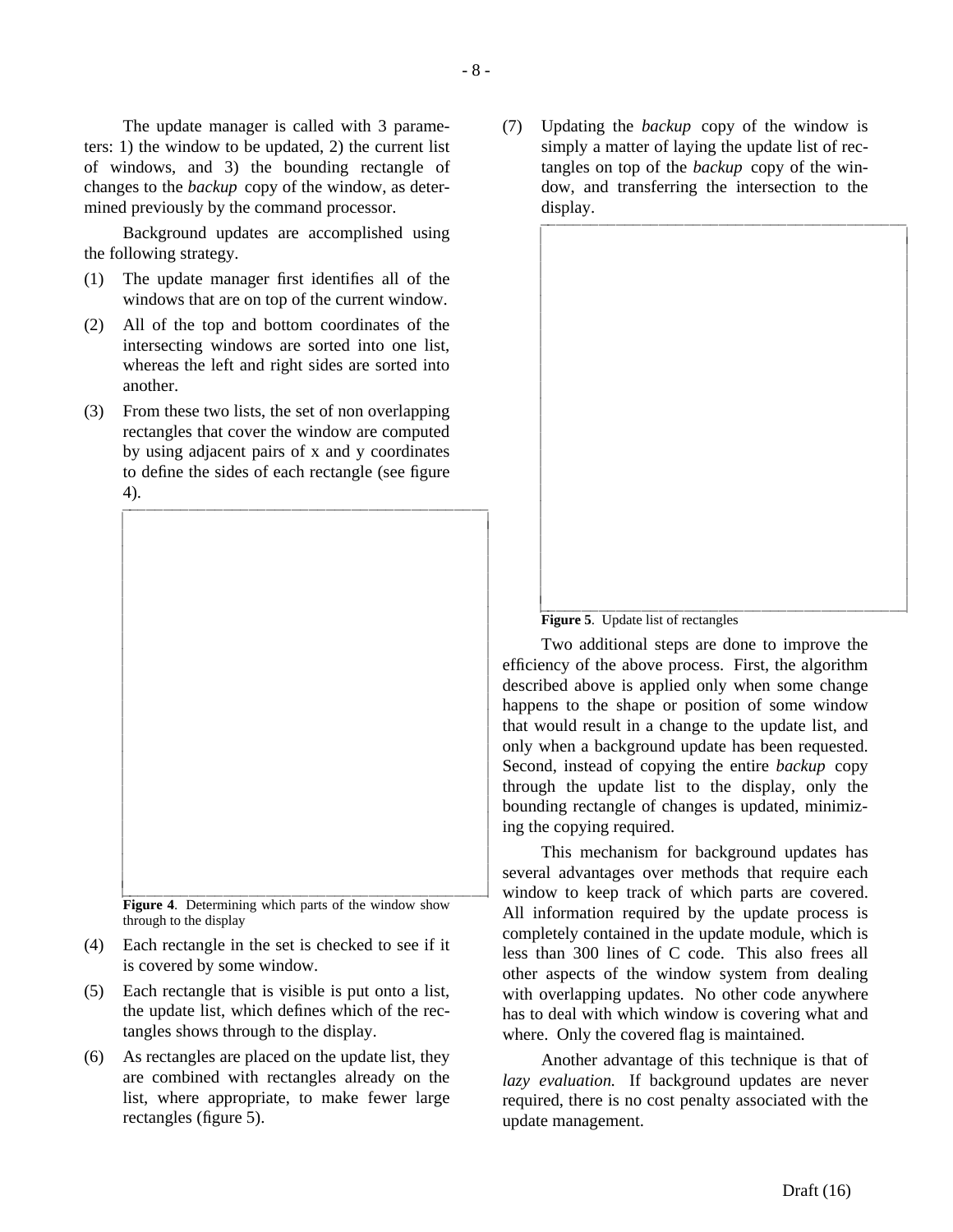On the down side, it can take a long time to compute the update list for a window (up to a second), especially if it has pieces of 40 or 50 other windows on top of it. Fortunately, the update list is computed infrequently. In the typical case, the time lag is imperceptible.

#### **Display Optimizations**

For many current client programs that run in a window, including the editors, shells and mail, much of the effort expended by the window manager on behalf of the client program involves scrolling the display. On some hardware, including the Sun Workstations, scrolling can be effected more efficiently if the left and right edges of the scrolled region are aligned on byte boundaries. With the ALIGN compile option of MGR, windows are always placed so a byte boundary happens somewhere between the outer edge of the window border and the first (or last, for the right edge) pixel of the window. Using MGR standard 5 pixel window borders, MGR will adjust the edges of the window up to 2 pixels in order for the windows to conform to the byte alignment criterion. When the entire window is scrolled, which can happen frequently, a special byte aligned



**Figure 6**. Some Sample MGR Fonts

#### **Fonts**

Character fonts in MGR are global resources, they do not belong to a particular window, although a client program may add new fonts to MGR as needed. The character fonts displayed in a window may be changed by a client program, on a character by character basis, and characters may be placed at arbitrary positions on the window. Each font is stored interally as a single bitmap, with the characters of the font strung end to end, in ASCII collating sequence. See figure 6 for some sample MGR fonts.

For some display hardware there exists frame buffer memory that is accessible to MGR, but not mapped onto the display. This *hidden display memory* is often faster in terms of updates to the display than main memory. Consequently fonts, whose characters are copied to the display frequently, are best stored in *hidden display memory.* To best manage this memory the fonts can be cached on a most recently used basis. On computers with no *hidden display memory* main memory is used to cache fonts instead.

#### **Menus**

MGR has built-in facilities for managing popup menus. A pop-up menu is a list of choices that appears in response to depressing a mouse button. Although pop-up menus can be implemented almost entirely by the client program, as MGR needs them for its own use anyway, it provides complete menu handling services for client programs. Not only does this insure uniformity of the user interface - all menus look and feel the same, but the response time for menus is immediate since they are handled internally. The MGR menu system provides client programs with a wide range of menu capabilities. Position or context sensitive menus, slide-off or hierarchies of menus, and paging or "deck of cards" style menus are all supported. Menus are used by client programs by defining in advance (or downloading) the choices of each menu along with the actions associated with each choice. Actions are ASCII character strings that are send to the client program when a menu item is chosen. Up to a hundred menus may be defined and downloaded by a client program at once, while the selection of which menu pops-up in response to a mouse button hit is selected independently.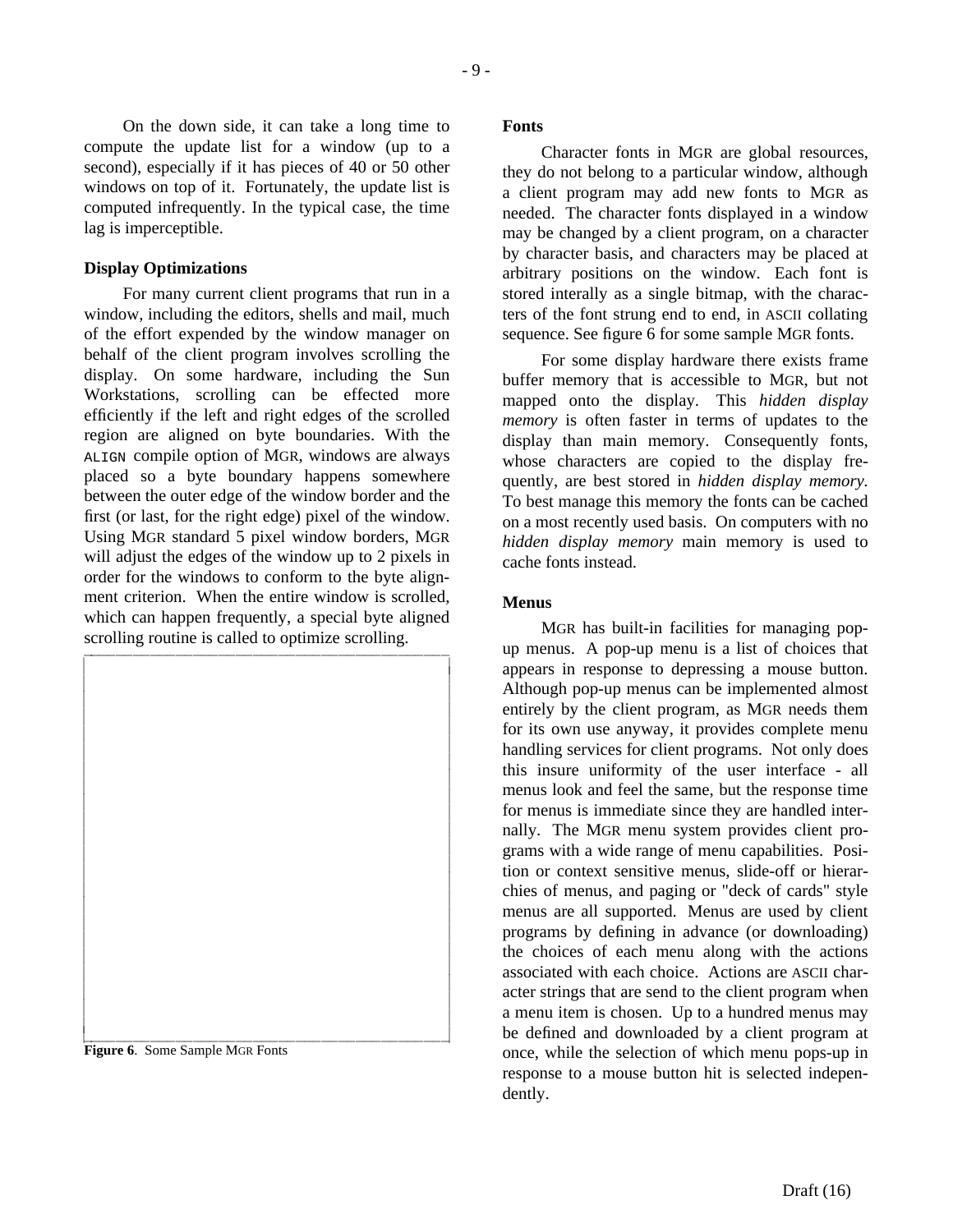As soon as a menu is downloaded, MGR creates an image of the menu in memory. When the menu is to pop-up, as its image is already available, it appears immediately, with never a delay. Thus users are never left in the lurch, holding down a button, wondering if a menu will ever pop-up. Once the menu is on the display, the menu handler takes over from the main process loop, processing mouse input and tracking the mouse exclusively to insuring immediate response to all menu selection activities. As soon as a menu item is selected, the menu is erased from the display, the menu action is sent to the client program, and normal processing resumes.

The menu system is implemented in two layers. The first or bottom level consists of five routines that control a single menu. The top level of the menu system calls the bottom level routines and itself recursively to produce hierarchies of menus. The bottom level routines cooperate by passing a menu state descriptor among themselves, altering the current state of a menu appropriately.

The five bottom level menu management routines operate as follows:

- (1) Menu\_define is given the list of menu items, and the current character font. It sets up a menu descriptor and creates an image of the menu in memory.
- (2) Menu\_setup is called with the menu descriptor provided by menu\_define , and a location on the display. The part of the display about to be covered by the menu is exchanged with the already created image of the menu, and the appropriate item is highlighted.
- (3) Menu\_get is called with the descriptor of a menu already visible on the display. Menu qet reads and tracks the mouse until either the mouse button is released, or the mouse is dragged out of the menu. Menu\_get then sets a status word in the menu descriptor indicating why it terminated. *Item three was chosen* or *the mouse exited, stage right, off the end of menu item one* are examples of the menu status.
- (4) Menu\_remove is the inverse of menu\_setup . It exchanges the saved portion of the display with the menu.
- (5) Menu\_destroy is called when a menu is no longer neeeded. It destroys the menu image

and menu descriptor, and frees all resources associated with the menu.

The high level menu interface routine, do\_menu , is called with a list of predefined menus, a set of menu links that determine how the menus are related to each other and the name of the current menu. If the user slides off to the right of a menu that is linked to another menu, do\_menu calls itself with the name of the next current menu.

Sometimes the choice of which menu to have popped-up is dependent on where the mouse is. In such circumstances, the client program may have any possible menus already downloaded, but have none selected to pop-up. As soon as the mouse button is depressed, the client program may query its position, and while the button is still down, select a menu. The menu will then pop-up immediately.

Although MGR supplies client programs with a comprehensive menu package, there are some instances where client programs need to manage the menus themselves. For these client programs, MGR provides access to the low level menu interfaces routines.

### **Events**

An asynchronous change to the state of the window system is called an event. A mouse button push or a window reshape are examples of events. There are sixteen events currently defined by MGR. They are summarized in table 1.

| Table 1: MGR event types |                                 |
|--------------------------|---------------------------------|
| <b>BUTTON</b> 1 up       | end mouse button released       |
| <b>BUTTON 1</b>          | end mouse button pushed         |
| <b>BUTTON 2 up</b>       | middle mouse button released    |
| <b>BUTTON 2</b>          | middle mouse button pushed      |
| <b>DEACTIVATE</b>        | window deactivated              |
| <b>DESTROY</b>           | window destroyed                |
| <b>MOVE</b>              | window moved                    |
| <b>RESHAPE</b>           | window reshaped                 |
| <b>ACCEPT</b>            | accept messages                 |
| <b>ACTIVATE</b>          | window activated                |
| <b>COVERED</b>           | window covered                  |
| <b>NOTIFY</b>            | set ID string for other windows |
| <b>UNCOVERED</b>         | window uncovered                |
| <b>REDRAW</b>            | display refresh requested       |
| <b>PASTE</b>             | text was just pasted            |
| <b>SNARFED</b>           | text was put into cut buffer    |

The first group of events can be sent only to the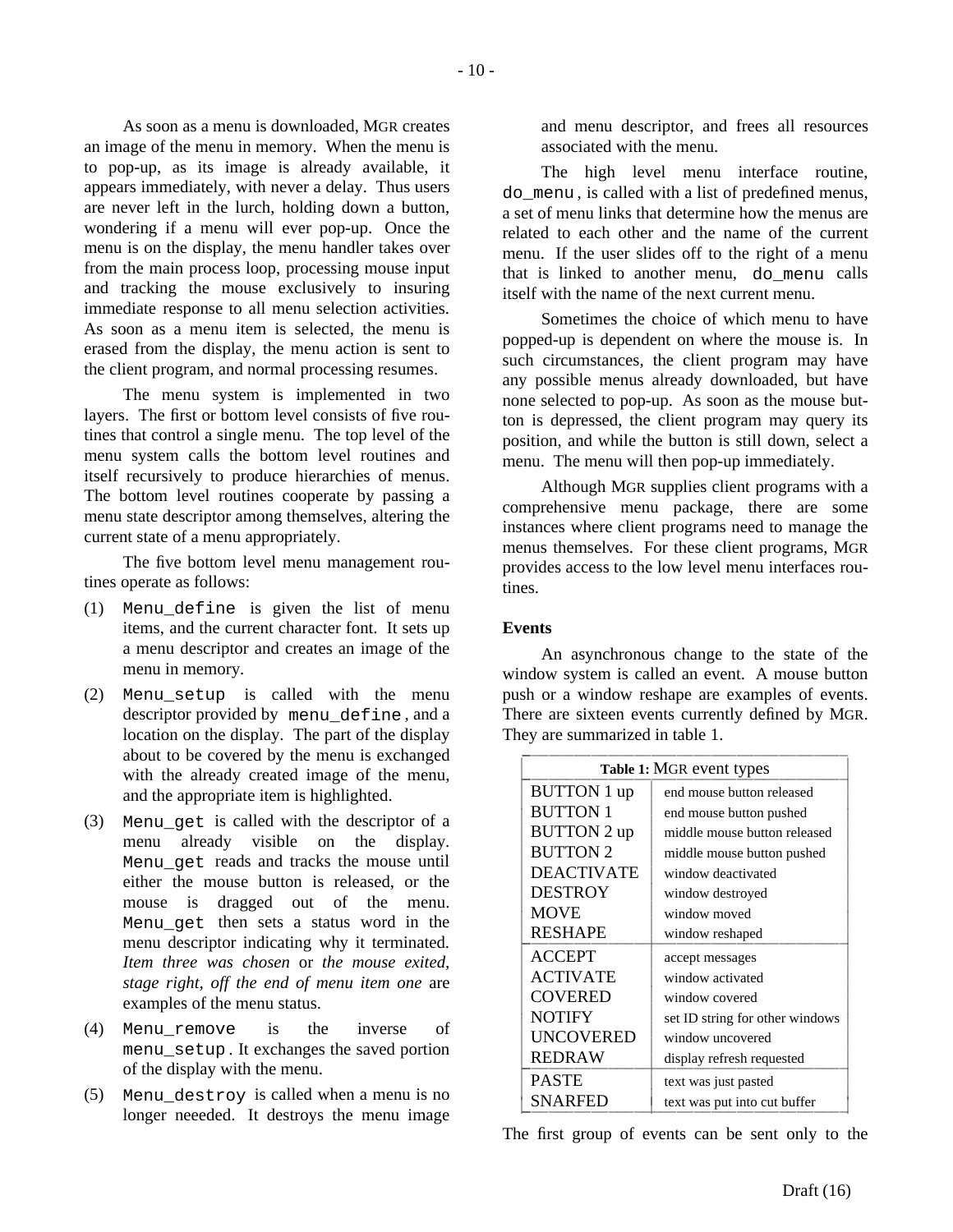currently active window. The next group of events may affect any window, whereas the final group of events affect all of the windows.

For any of the event types, a client program never receives event notification unless the event was requested. Events are requested by specifying an ASCII string (the event string) to be returned to the client program when the event occurs. For most events, printf like escapes in the form of **%X** may be imbedded in the event string, where **X** represents a substitution parameter. When an event occurs, the **%X** is replaced by the value of the parameter it represents. An event string specified as:

| "Hello %p there" |
|------------------|
|------------------|

might be returned by MGR as

|--|

where the *%p* was replaced by the current mouse position.

Most of the events listed in the table represent obvious changes to the window system state. However, several need a little more explanation. The ACCEPT event provides the mechanism for a client program to receive a message from another client program. The event string associated with the event is used to encapsulate the message. Like the ACCEPT event, the NOTIFY event is used to facilitate communication among client programs. The NOTIFY event string, unlike the other events, is not sent to the client program that sets the event string. Instead, the event string is made available to other client programs as a **%X** parameter, normally associated with a button event. This mechanism permits the construction of client programs that act as servers to other client programs without requiring any arrangements to be made in advance. The NOTIFY message contains the information needed to utilize the server program's services.

The final use for **%X** parameters in event strings is to instruct MGR to rubber-band (or change the size or position of an object in response to the mouse) an object, such as a line or box for the client program, and report back its coordinates. By having MGR rubber-band the object instead of the client program, not only is the rubber-banding done more smoothly, but is easier for the client program, and more uniform at the user interface.

#### **Managing the Window Environment**

Connections to remote computers in MGR are typically created at start-up time, and remain for a long time; many client programs reuse the same connection. To insure a client program receives a known windowing environment when it begins, MGR provides a facility to manipulate the windowing environment, permitting a client program to push some or all of the existing environment on a stack, or selectively inherit the windowing environment from a predecessor. Using this facility, client programs may be stacked with each creating its own environment, yet return to the calling program with the original environment intact.

#### **Cut and Paste Strategies**

A desirable capability of any window system is the ability to copy text from one window and paste it into a different window, regardless of the application or remote host in the window. There are three plausible strategies for implementing cut-and-paste in a window system.

The simplest way for a window system to provide this capability is to maintain one or more globally accessible *cut* buffers that client programs may use to share data. This method is satisfactory for new applications, written specifically to use the feature, but the hundreds of existing applications that do not have the window system specific cut-andpaste built into them can not use it.

Another strategy for cut-and-paste involves saving an ASCII interpretation of the data going to the window, which may be recalled as the user sweeps out text to be copied. This approach is feasible if restrictions are placed on the type of data that can be put in the window. This strategy restricts the output to a window to contain a single, fixed width font whose characters are permitted only on a fixed grid, as with a typical CRT. The reason for these restrictions is to permit a rapid conversion from window coordinates, back to the original representation. If arbitrary ASCII combinations of different character fonts, characters at arbitrary pixel locations, and graphic objects, such as lines and circles are permitted on the same window, a carefully sorted list of each object on the window would need to be maintained in some ASCII form to effect the *cut* half of cut-and-paste. Sorting and maintaining this list is too slow, especially as part of the window scrolls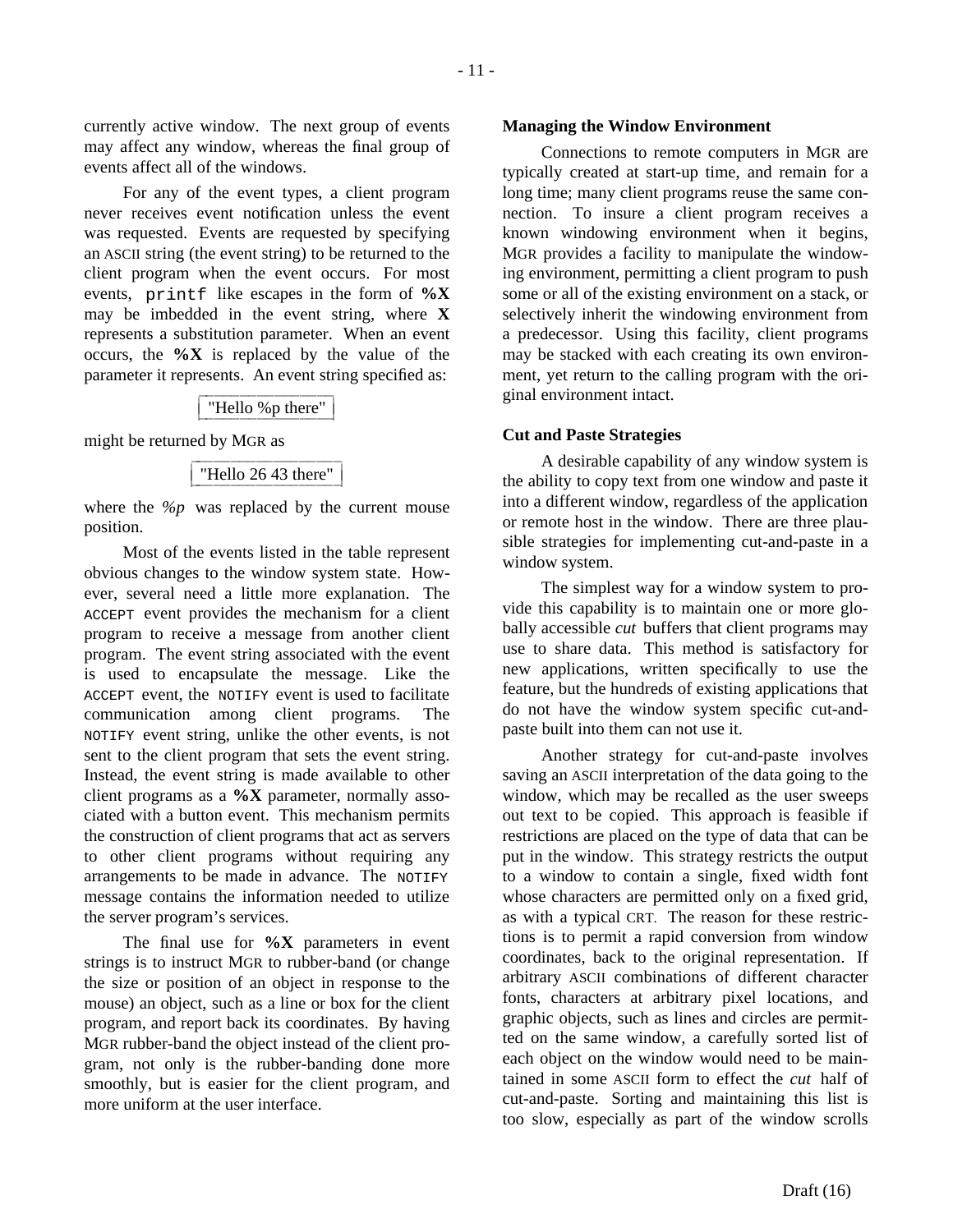away, which requires the positions of each object in the list to be updated.

The third technique available to perform cutand-paste is to turn the image on the window back into characters, by recognizing the bit patterns. With this method, the problems of the previous method are avoided, permitting arbitrary graphics in any window, yet still permitting the cutting and pasting of text for terminal based, text-only applications, such as vi , mail or the shell. The advantages of this method are 1) No effort or cost expended unless the *cut* is actually invoked by the user, 2) No restrictions need to be placed on the type or complexity of objects that may appears in a window. The disadvantages of this technique are 1) Speed. Since the ASCII representation has to be re-created from the bit image, it takes longer that other methods. Finally, as the actual bits on the display are used to recreate the text, what you get is what you see (WYGWYS), which is not always what you want. Notably, tabs, spaces, and nonprinting control characters are indistinguishable.

### **MGR and Paste Algorithms**

MGR uses the two of the cut-and-paste strategies outlined above. A *cut* buffer is available for any client program to write to or read from. The user may request for the contents of the *cut* buffer to be send to a client program.

MGR implements cut-and-paste by translating the image on a window back into ASCII characters. When the user requests a *cut*, by selecting the appropriate option on the command menu, MGR notes the current character font and position and presents a rubber-band box to the user that moves in increments of a character size in response to the mouse. Figure 7 illustrates character text being swept out in preparation for *cutting* . The user releases the mouse to indicate the extent of the swept text. If this is the first time the user has requested a *cut* in this character font, each glyph in the font is hashed into a table. Each character sized region swept by the user is hashed, and compared with the glyphs with the same hash value. If no match is found, the process is repeated for the reverse video version of the character. Once the characters have been found in the hash table, trailing blanks are stripped, and leading spaces changed to tabs as required. The resultant ASCII string then replaces or is appended to the global buffer.

The paste function simply inserts the current contents of the global *cut* buffer into the client program input stream, as if those characters had been typed at the keyboard.



**Figure 7**. Rubber-band box used to indicate text to be cut.

# **Command Processing**

The command processor interprets the stream of bytes coming from a client program to a window and performs the appropriate actions described by those bytes. The command processor is passed a string of bytes to interpret. It interprets one or more bytes in the string, then returns the number of bytes processed.

An important feature of the command interpreter is its ability to function without any knowledge about the state of the window system as a whole. It simply processes commands for its window as if it was the only window on the display. When the command processor writes a character on the window, for example, it makes know difference whether the window is visible or covered, or if part of that character might be obscured by some other window. This feature greatly simplifies the design and implementation of the command processor.

When the command processor is called, updates affect either the display directly, if the window is completely exposed, or the backup copy when the window is covered. Transferring the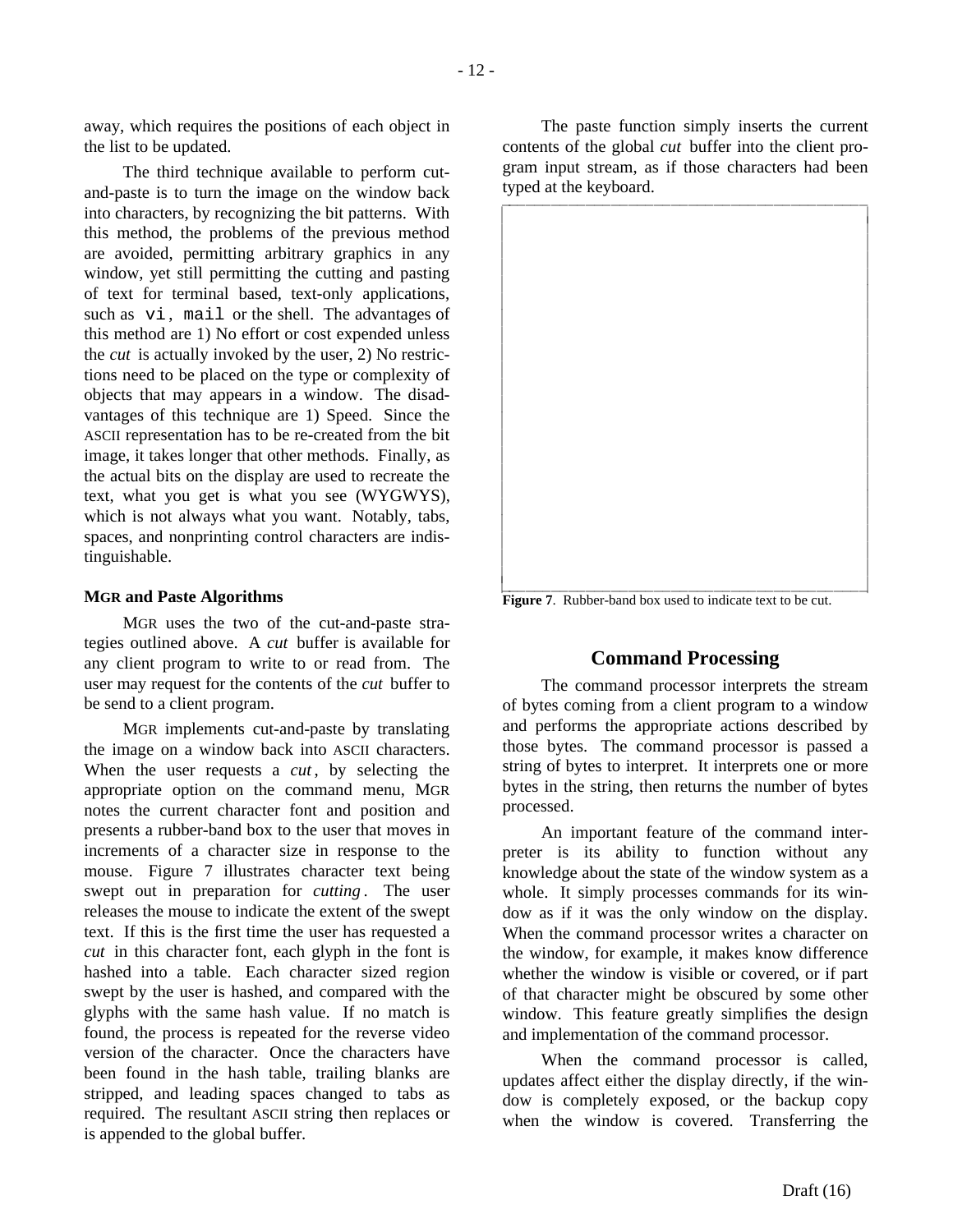updates from the *backup* copy to the visible portions of the display copy are handled by the update manager, not the command processor.

Windows taking most of the users attention tend to be uncovered; its hard to interact usefully with a window you cannot see. Such uncovered windows operate at full speed, with update going to them directly. Obscured windows pay the performance penalty of having each update done twice, one to the *backup* copy, then again to a visible portion of the window. This performance penalty is more than justified by the resultant simplification of the command processor design.

In addition, this strategy for MGR was originally chosen anticipating graphics display architectures that manage the overlapping windows in hardware, such as in the YAB<sup>4</sup> terminal. Such hardware would take separate memory images of each window, and map them onto the display with the appropriate overlapping and clipping.

When the command processor receives a command that could potentially change the window's relationship with other windows on the display, such as reshaping or moving the window, as soon as that operation is completed, the command processor returns immediately, as it has no way of knowing whether to draw on the display or into memory at this point. Any remaining data to be processed will be dealt with on the next call to the command processor.

To maintain smooth window system operation it is important that updates to one window not take too much time or else window system updates appear bursty. The command processor keeps track of how much time it has spent for one window to insure the window does not get too much time. This is accomplished with a simple strategy. Each possible command is assigned one of two costs, cheap or expensive. Operations such as drawing a single character, or moving the cursor position are examples of cheap operations. Scrolling the entire window is an expensive operation. The command processor permits exactly one expensive operation per call. In practice, this is easy to compute and it works effectively; a more sophisticated mechanism, although possible does not seem necessary.

The last role of the command processor applies only when the window is covered. The smallest rectangle within the window that completely contains all changes made to that window is computed. This rectangle is passed on to the display update routine, permitting updates to the display from the backup copy of the window to be handled more efficiently.

### **Command Language**

The language understood by the command processor is stream based. Unlike  $x$ , whose  $xLIB<sup>5</sup>$ interface is defined in terms of C language function calls, the MGR command protocol is defined by partitioning the byte stream from a client program to MGR into commands. This protocol is based on the idea that simple things should be simple to do, whereas complex actions might require complex commands. At minimum, a window needs to look like a terminal, so the entire existing pool of terminal based applications work unmodified in a window. Thus the simplest form of the MGR command protocol is <ESC>X, where ESC is the ASCII escape character (octal 033) and *X* , the command character, is any one of the 96 printable ASCII characters. Common terminal like commands, such as *insert line* or *move cursor* are simply <ESC>X for the appropriate character *X* .

Although many commands can be represented as <ESC>X, some require parameters. Such parameters are passed in the form: <ESC>  $x_1, x_2,... x_n X$ where  $x_1$  to  $x_n$  are comma (or semicolon) separated signed integers. The ASCII representation for integers is used to permit the protocol to work over seven bit channels. In addition, several commands require sending arbitrary data as part of a command, such as downloading a bitmap image to MGR. This is accomplished by a command of the form: <ESC>  $x_1, x_2,...,$ <len> $X$ <data>, where <len>, a positive integer, is the count of bytes following the command character, X, to be taken as part of this command.

This command protocol is extensible in the sense that both new command characters may be added, at least up to the 96 printable ASCII characters, and extended parameter lists may be added to existing commands. If the need arizes to send a different type of command, this new command type can be encapsulated in the data field of the third command type.

All commands to MGR are asynchronous, that means the client assumes they will be performed in a reasonable amount of time. A few commands return status or window state information, but they too are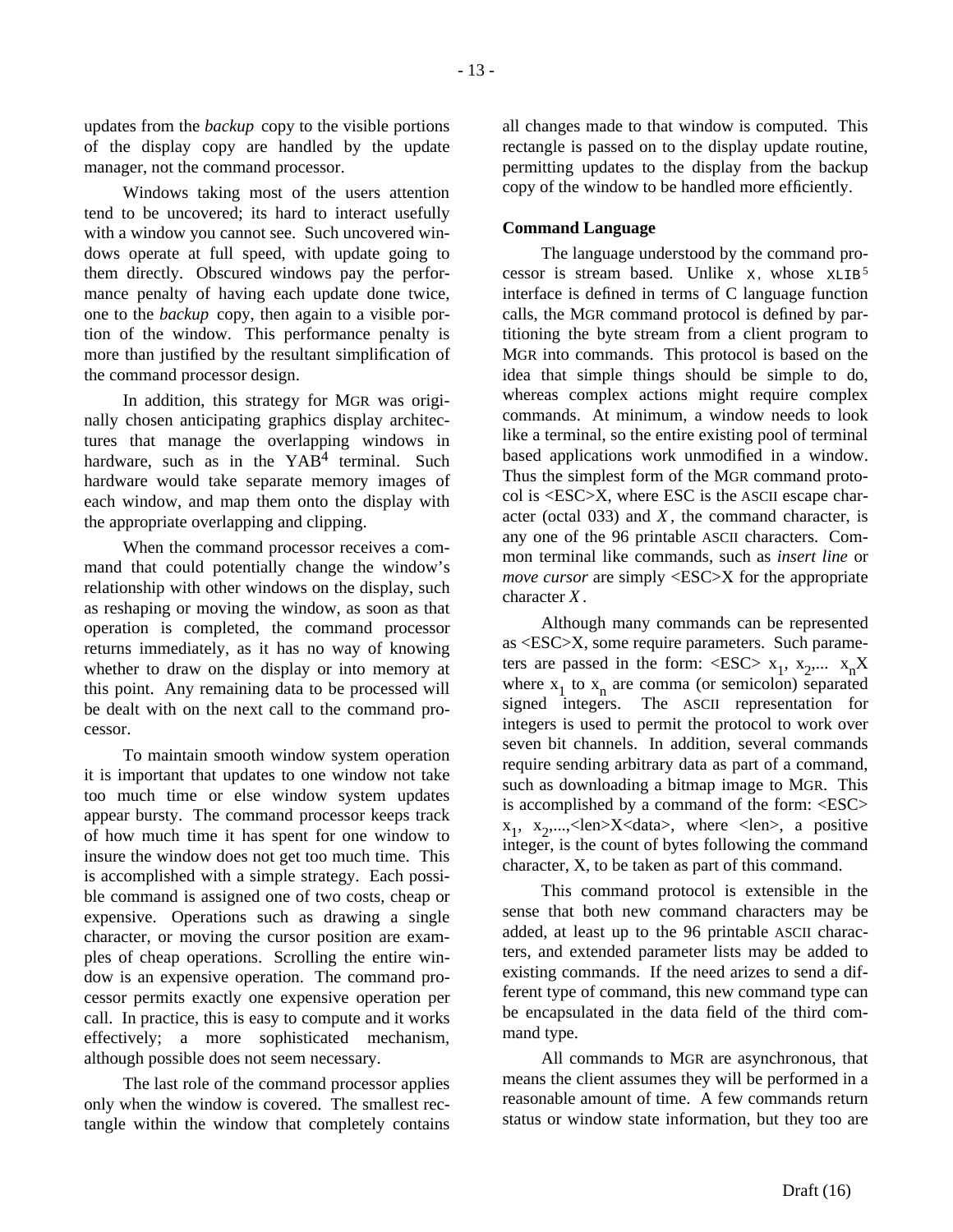The reply to a command is distinguishable by the client program because the format of the reply is determined by the client program before the command was issued. It is therefore possible to reliably distinguish between a keyboard character and the reply to some previous command. MGR does guarantee that 1) all command replies will be sent in the order that the command was received and 2) a reply will always be sent for every command that expects one.

Any characters sent to MGR between commands, are interpreted as characters to be drawn on the window at the current character cursor position, as one would expect from an ordinary terminal.

# **User Interface**

The user interface was designed to meet two goals: it should be easy to use and very responsive. To keep the interface easy to use and learn, it was kept simple. A single mouse button is dedicated to window manipulation, and the few actions available are fast and consistent. All window manipulations happen to the top, or *active* window, which is always easily identified by its emboldened border. The only action permitted on non-active windows is making them the active window6. Although only a small subset of the possible window manipulations is available to the user, in practice it is a sufficient set and easy to master.

Several design decisions were made to achieve fast response in the user interface. As discussed above, keyboard input and mouse tracking have highest priority in the MGR scheduler. All pop-up menus used by MGR, including both the system menus and downloadable applications menus, have their images created and saved in memory as soon as the menus is defined. Consequently, as soon as the mouse button is pushed requesting a menu to popup, it appears with no perceptible delay. Ever.

Once the menu has appeared, MGR continues to track the mouse while in the menu, highlighting the various menu items as appropriate, with no application intervention. As long as the user is selecting an item from a menu, only the mouse input is processed, and the rest of the display freezes until the

selection is made. The user need not desperately try to select an object with a menu item before it gets away, scrolling off the window. Time stands still for the user to make the selection at their own pace.

Similarly, MGR will rubber-band objects such as lines and boxes on behalf of client programs. The applications do not need to track the mouse, and the user is assured the fasted possible response, even under heavy load.

For advanced users, it is often an annoyance to stop typing, grope for the mouse to select a menu item, then have to relocate hands back onto the keyboard at the proper position. For these users, or anyone else who is not particularly fond of rodents, the pop-up menu activated system functions, as well as several other *shortcut* commands have keyboard equivalents, activated by pressing a special *meta* key on the keyboard along with a mnemonic keyboard command character. On the Sun keyboard, the left or right keys serve this purpose. Expert MGR users rarely use the mouse for system interaction; it is faster to use the keyboard instead.

## **Device Interfaces**

MGR interacts with three hardware devices, the mouse, the keyboard, and the display. In all cases the interfaces to these devices is well demarkated, resulting in easy portability to different hardware.

For the keyboard, MGR simply uses its standard input stream. Characters with their high order bit on are taken to be *meta* keys that invoke system functions. On the Sun Workstations, keyboard input is confused with the system bell, and the redirection of system messages, so there are special Sun specific keyboard initialization routines to correct for the confoundment. For normal systems the keyboard gets no special treatment.

For the mouse, MGR opens a serial port, normally /dev/mouse , and expects to find data in either Mouse Systems mouse format7, or in Sun's modified Mouse Systems mouse format. For the initial stages of an MGR port, simply plug a mouse systems compatible mouse into a serial port and the job is done. For systems with their own mouse, the mouse interface looks like:

button=mouse  $get(x \ delta, y \ delta)$ 

where *button* is the state of the mouse buttons, and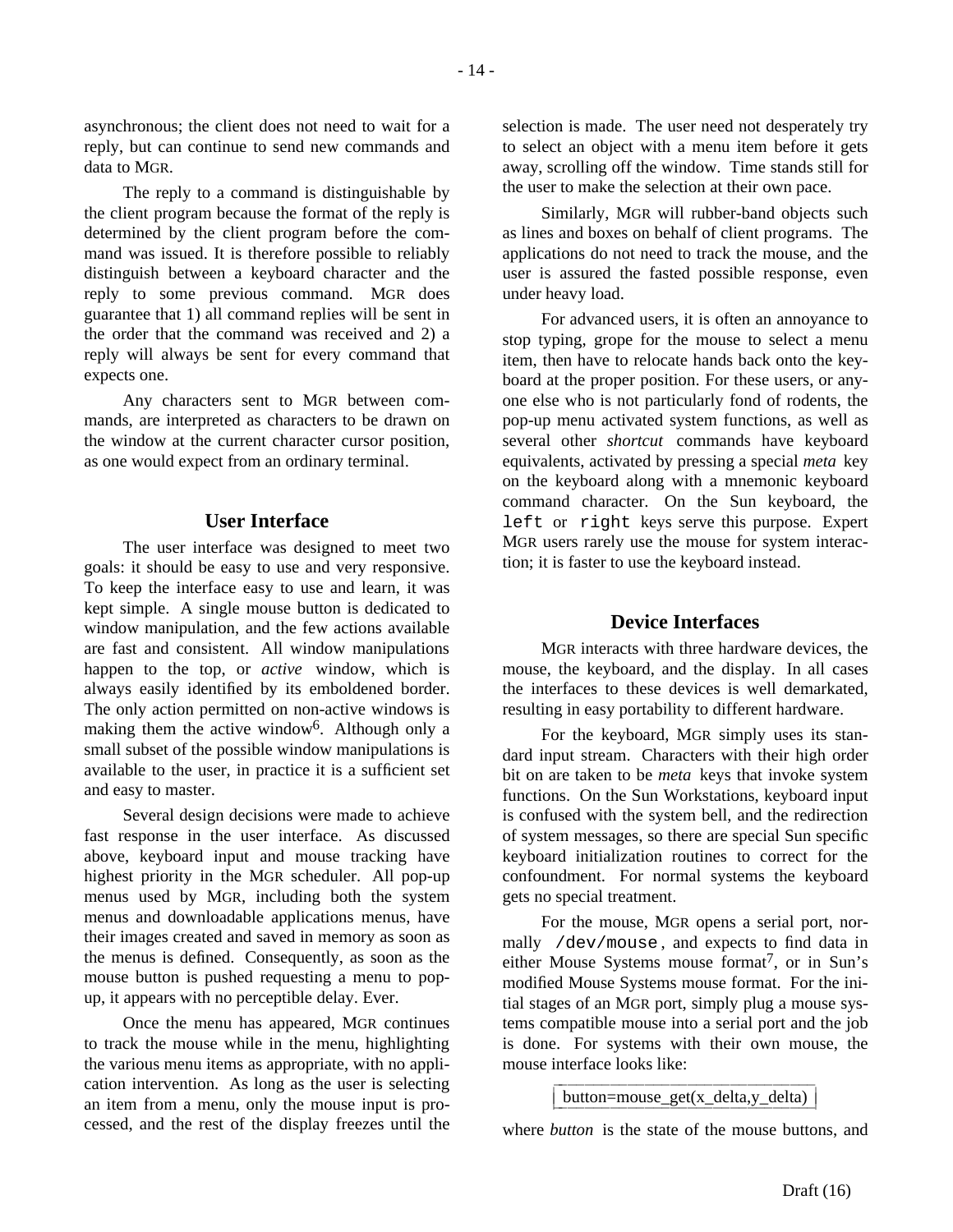*(x\_delta,y\_delta)* is the number of units the mouse moved since the last call to mouse\_get . MGR tracks the mouse on the display. For systems that track the mouse in hardware, MGR provides set of macros for the mouse tracking and mouse cursor interface. These macros may be redefined, or for the Macintosh as an example, set to do nothing, permitting the hardware to track the mouse.

### **Display Interface Definition**

The most complex interface is that to the display hardware. It consists of the seven routines show below:

| Display Interface Routines |
|----------------------------|
| bit_open                   |
| bit create                 |
| bit alloc                  |
| bit_destroy                |
| bit blit                   |
| bit line                   |
| bit point                  |

These routines all reference a data type called a BIT-MAP and a set of access macros that return specific information contained in the BITMAP structure.

A bitmap is a rectangular array of pixels, where each pixel is one bit, for monochrome MGR, and one or eight bits for color MGR, along with sufficient information to perform a bitblit<sup>8</sup> on a pair of BITMAPs. The MGR interface to the display consists of:

### bit open

Returns a BITMAP pointer to the entire display.

### bit create

takes an existing bitmap and creates a new one whose pixels are a subset of the one supplied.

bit alloc

creates a new BITMAP in memory of a specified size. The image data for the bitmap may be supplied, or allocated as needed.

## bit\_destroy

destroys a BITMAP by freeing all resources associated with it.

### bit\_blit

performs a bit\_blit between two BITMAPs. The bitmaps may be both on the display, both in memory, or any combination of display and memory. For monochrome bitmaps, one of the

16 possible bit-blit functions may be specified. If no source BITMAP is provided, then the source is taken to be an infinite supply of *one* bits. For bit\_blit calls in which both bitmaps contain eight bit pixels, the bit-blit operation, is performed bit-wise for each bit in the pixel.

If the source bitmap contains one bit deep pixels, but the destination is eight bits per pixel, then the source BITMAP is expanded to eight bits per pixel by assigning to each "on" bin a foreground color, and to each "off" bit a background color. Bitblits in which the destination BITMAP has 1 bit per pixel while the source BITMAP contains eight bits per pixel are not used by MGR, so their exact operation is undefined.

bit line

draws a line on the BITMAP Lines may be set, cleared, or inverted.

## bit\_point

is functionally equivalent to a bitblit of a single pixel, but is a separate function for potential performance gains. All graphics objects in MGR except lines, such as circles and elliptical arcs are implemented in terms of calls to bit point. Where special hardware is available to warrant it, those graphics routines may be recoded in a hardware dependent way to improve their speed.

All access to the parameters of the BITMAP structure are through macro calls that isolate the specifics of the structure from MGR, permitting new different BITMAP structures to be implemented without changing MGR.

## **Summary**

MGR was built to be a small, portable, network capable window management system that provides sensible capabilities for an ill defined heterogeneous network environment. The decision to include a feature in MGR, or off-load that capability into the client programs was made to insure uniformity and responsiveness of the user interface while maximizing the networking capabilities of the system.

The algorithms and techniques used to implement MGR were chosen for simplicity and modularity, not necessarily theoretical elegance. They function quickly and reliably, and have ported easily to